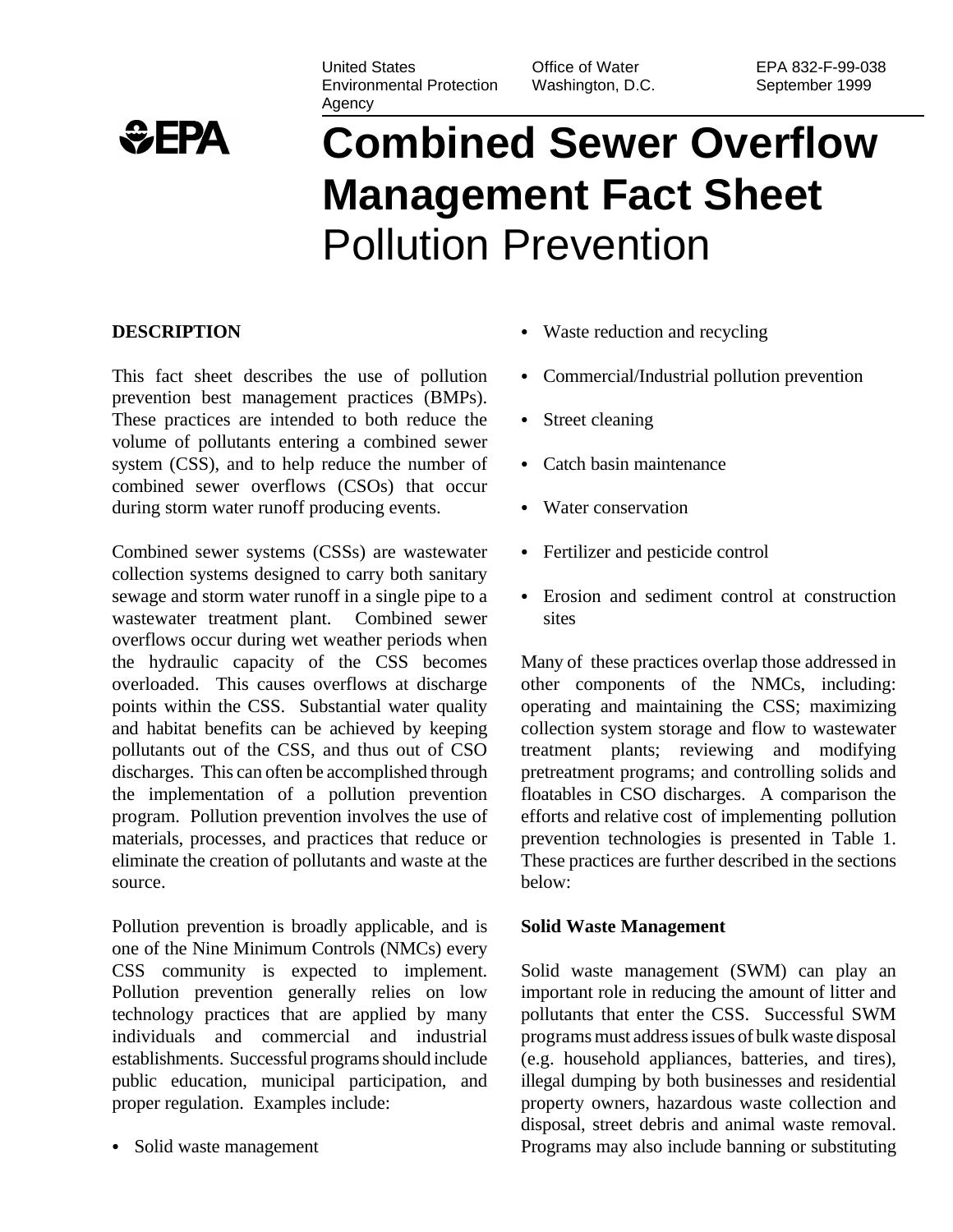| <b>TECHNOLOGY</b>                                    | Implementation<br>Effort | <b>Relative Cost</b> | Role of Public<br>Education | Required<br>Maintenance |
|------------------------------------------------------|--------------------------|----------------------|-----------------------------|-------------------------|
| Solid Waste Management                               | м                        |                      | н                           | M                       |
| Waste Recycling and<br>Reduction                     | м                        |                      | н                           | M                       |
| Commercial/Industrial<br><b>Pollution Prevention</b> | м                        |                      |                             |                         |
| <b>Street Cleaning</b>                               | M                        | M                    |                             | н                       |
| Catch Basin Maintenance                              | м                        | м                    |                             | н                       |
| <b>Water Conservation</b>                            |                          |                      | н                           |                         |
| <b>Fertilizer and Pesticide</b><br>Control           |                          |                      | н                           |                         |
| Sediment and Erosion<br>Control                      | M                        |                      |                             | M                       |
|                                                      |                          |                      |                             |                         |

HIGH**: H** MODERATE**: M** LOW**: L**

#### **TABLE 1 A COMPARISON OF POLLUTION PREVENTION TECHNIQUES**

products and packaging materials that do not readily degrade in the environment.

# **Waste Reduction and Recycling**

Waste reduction is the design, purchase, manufacture, or use of products and materials which limit the amount of solid waste generated. Recycling is the recovery and reuse of waste materials. Waste reduction and recycling reduce the total amount of solid waste generated by a community. This helps limit the amount of trash that finds its way into the CSS.

In the home, reusing and recycling common materials such as plastic and paper reduces pollution and eliminates the need for disposal. A well-organized recycling program for homeowners with clearly marked containers, established transfer locations, and regular collection schedules can be very effective in reducing the total amount of solid waste produced. For industry, waste reduction and recycling can improve environmental compliance, lower accident rates, and reduce regulatory liabilities, reporting requirements and insurance rate. Waste reduction and recycling can also increase profits by reducing the costs of waste disposal, handling, treatment, and the purchase of raw materials.

# **Commercial and Industrial Pollution Prevention**

Commercial and industrial establishments contribute large amounts of pollutants to CSSs. These pollutants originate as either industrial waste or storm water runoff discharged directly to the CSS. Adherence to pretreatment requirements, the development of spill control plans, and the prevention or minimization of industrial discharges during wet weather periods can reduce the amount of industrial waste in CSOs. Employing best management practices (BMPs) such as providing temporary covers for outside storage areas, using rain-proof dumpsters, performing vehicle maintenance in covered bays, and maintaining good housekeeping for all areas exposed to storm water runoff, is important. Other examples of BMPs to prevent commercial and industrial pollution include the installation of oil and grease traps in catch basins (inlet chambers which provide access for runoff to enter the CSS) that service commercial and industrial areas, and the use of covered areas and/or reverse berms to redirect runoff away from truck and railcar load/offload areas. When coordinated in an overall pollution prevention plan, these practices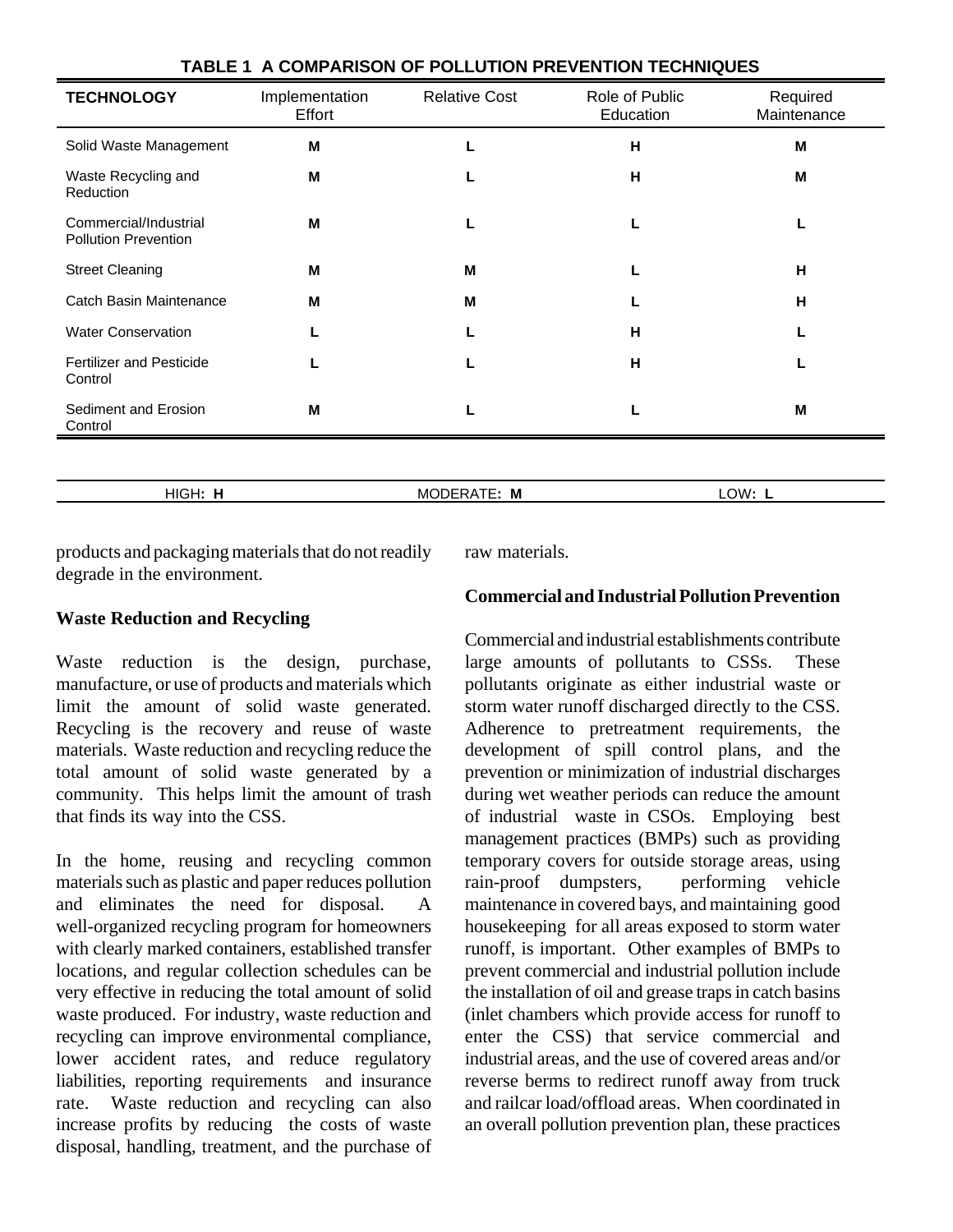can reduce both storm water volume and pollutants discharged to a CSS during wet weather periods.

# **Street Cleaning**

Street cleaning can be an effective means of reducing the accumulation of street debris. Street debris is typically composed of food and beverage wrappers and containers, paper and plastic bags, leaves, and sand/soil. Frequent cleaning limits the quantities of dirt, debris, and pollutants including floatables, entering the CSS during wet weather events. Sweeping also contributes to improved water quality by reducing nutrient, BOD, bacterial and metal loads delivered to the CSS.

# **Catch Basin Maintenance**

Regularly scheduled catch basin cleaning can prevent debris, sediment, and floatables from accumulating in the CSS. Cleaning prevents potential clogging of the basins, which helps both to avoid localized flooding and to maintain basin sediment trapping ability. The available options for catch basin cleaning are manual cleaning, vacuum cleaning, and cleaning with eductor equipment. Catch basin cleaning is also beneficial to collection system performance because it reduces the likelihood of fouling or damaging downstream pumping equipment, and it prevents sediment buildup that can reduce capacity and accelerate CSO events.

# **Water Conservation**

Water conservation can be defined as practices, techniques, and technologies that improve the efficiency of water use. An effective water conservation program helps to reduce CSOs by reducing sanitary flow. This reduction provides a net increase in CSS collection and treatment capacity for storm water during storm events.

# **Fertilizer and Pesticide Control**

Fertilizers and pesticides washed from the ground surface and transported with runoff into CSSs during wet weather events can be contained in CSO discharges. Fertilizers, which contain high levels of nitrogen and phosphorous, contribute to

eutrophication of receiving waters. In addition, pesticides are potentially toxic to aquatic life. While the individual contribution of pollutants from a homeowner's lawn, the grounds of a business establishment, or a municipal park may be small, the cumulative impact on water quality may be significant. The control of urban fertilizer and pesticide levels involves convincing residents, institutions, and municipal departments to adhere to handling and application techniques that limit pollutant runoff. Integrated pest management (IPM) programs that provide information on alternatives to traditional fertilizer, pesticide, and herbicide practices are currently being developed within local and state governments.

# **Sediment and Erosion Control**

Sediment and erosion control practices can play an important role in reducing the volume of storm water and the amount of sediment delivered to the CSS during wet weather periods. Well-managed soil retains rainwater, and tends to keep sediment on site. In contrast, poorly-managed soil, particularly at construction sites, produces unnecessary runoff and increased sediment loads. Activities that accelerate erosion include: removing vegetative cover; compacting or disturbing the soil; changing natural drainage patterns; and increasing the amount of impermeable surfaces.

The impact of increased sediment and erosion on the CSS can be substantial. System capacity is reduced by the excess storm water, leading to larger and more frequent overflows. In addition, sediment often clogs catch basins and contributes to inefficient operation of the CSS. Receiving waters are also impacted as sediment increases turbidity, upsets natural habitat and aquatic life, and adds undesirable nutrients, metals, and other toxic substances.

# **APPLICABILITY**

Pollution prevention prevention programs should be applicable in all CSO communities. By relying on a combination of public awareness programs and community initiatives, these programs can play a significant role in reducing CSOs. and other toxic substances.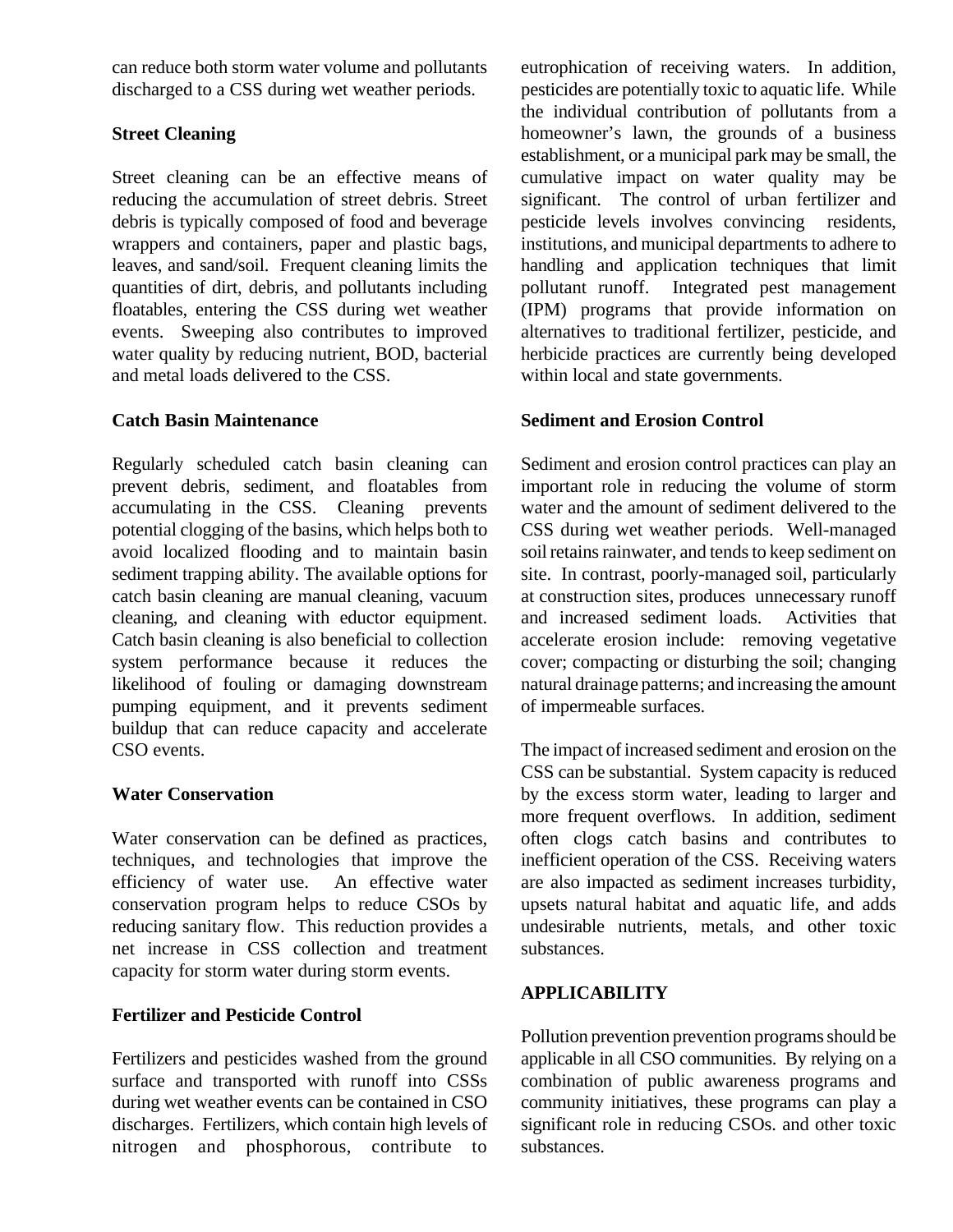#### **ADVANTAGES AND DISADVANTAGES**

#### **Solid Waste Management**

The illegal disposal of household trash and chemicals is a major problem in most CSO communities. Public education is essential to solving this problem. In addition to raising awareness of waste disposal issues, programs must provide direction to the general public. People need accurate information on recyclable waste materials. Clear and concise instructions for preparing all types of household wastes, including bulk wastes, for curbside pickup or drop-off must be disseminated. Maintaining convenient hours of operation for waste drop-off facilities will make it easier for residents to properly dispose of waste items. Frequently emptying municipal trash receptacles, so that they remain empty and clean, will prevent spillover and encourage their use. The stenciling of storm drain catch basins serves to educate the public about the connection between storm runoff and receiving waters, and the dangers of dumping waste, such as paintbrush residues and concrete truck washout, into CSS inlets. To prevent animal waste from entering the CSS, municipalities can institute a so called pooper-scooper regulation and place signs near popular walking trails or common areas reminding people to clean up after their pets.

#### **Waste Reduction and Recycling**

Like solid waste management, recycling relies on voluntary cooperation. Public education will be an essential part of any successful recycling effort. Recycling involves encouraging the reuse of materials in both household and industrial settings. Many reusable substances, such as motor oil and cleaning products, require special storage containers and recycling techniques.

Setting a recycling goal for the community is important. However, it takes time for recycling programs to become established and to have a measurable impact. To encourage participation recycling must be made convenient. Providing reliable curbside collection may be the best way to encourage household participation. Pick-ups should occur on a regular schedule, as often as once a week. Drop-off centers where residents may leave

recyclable materials at scheduled times can also be established. Offices can contract with paper recyclers for onsite pickup of waste paper and other recyclables.

#### **Commercial and Industrial Pollution Prevention**

Pretreatment requirements can be reviewed and modified to control the amount and characteristics of industrial waste entering the CSS. Sewer use ordinances, rules, and regulations can be implemented to control pollutant concentrations, and, in some instances, the timing of discharges to the CSS. CSO communities can provide technical assistance and incentives for pollution prevention to commercial and industrial establishments. Additionally, CSO communities can implement broad programs that encourage commercial and industrial establishments to participate in pollution prevention programs, and they can recognize successes. These programs include strategies for reducing the volumes of industrial wastes generated through: material substitution; process modification; chemical and water use reductions; sensible chemical storage; spill prevention, and good housekeeping.

#### **Street Cleaning**

Street sweeping services are provided by either municipal or contracted personnel. The overall effectiveness of a street cleaning program is primarily a function of the frequency and regularity of the cleanings. The frequency of street sweeping is determined by need, the number of miles to be served, and local budget constraints. Other factors for consideration include climatic conditions (e.g., rainfall frequency and season), the size of particles captured by the cleaning, and street-parking regulations. Because parked cars prohibit the street cleaner from removing curbside litter, enforcement of parking regulations is essential.

Sweeping programs tend to be implemented city-wide, not just in areas serviced by CSOs. Budget constraints may require that sweeping efforts be timed to be most effective. Early spring cleanings are essential in areas subject to winter salt, sand, and cinder applications. Late fall sweepings are essential in areas with sustained winter rains. In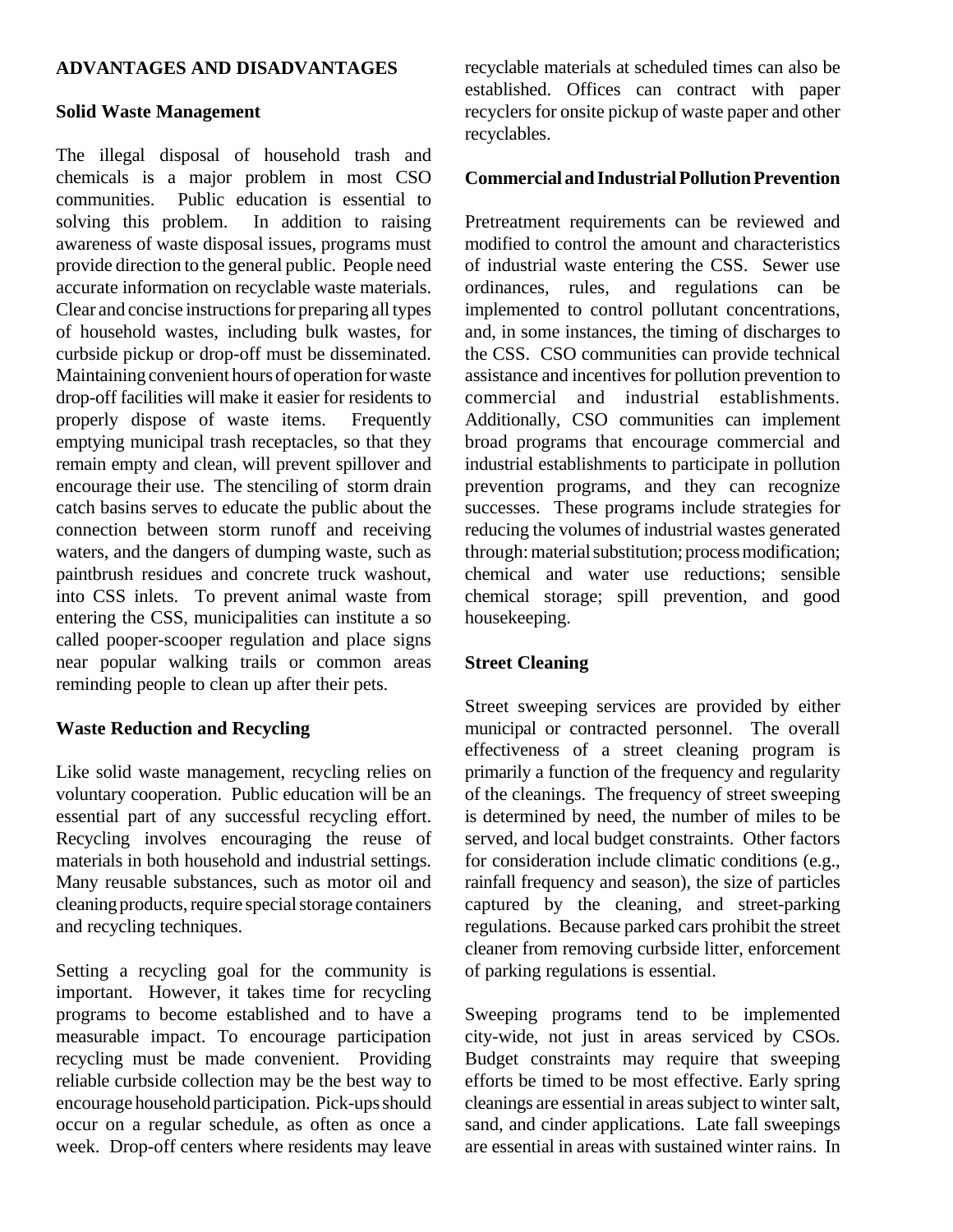general, street sweeping provides appreciable aesthetic benefits that go well beyond CSO control.

# **Catch Basin Maintenance**

Implementing a successful catch basin cleaning program requires a commitment to regularlyscheduled cleaning and maintenance. Catch basins should be cleaned whenever material deposited in the bottom of the basin reaches a height greater than one-third of the depth from the basin bottom to the lowest opening into or out of the basin. Catch basin cleaning is thought to mitigate the "first flush" effect, which occurs when the initial major storm water flow into a catch basin re-suspends deposited material and flushes it out through the outflow pipe. A study comparing the effect of different cleaning schedules found that quarterly cleanings appear to be the most effective in reducing pollutant loads.

# **Water Conservation**

Water conservation programs should be combined with a strong public education component that emphasizes the financial and environmental benefits associated with water conservation and water use efficiency. Water conservation tips can be sent to customers in newsletters that accompany water bills. Local ordinances can be developed to ensure that water conservation practices are standardized. Utilities can also offer technical advice and incentives to customers to encourage water conservation.

# **Fertilizer and Pesticide Control**

Users must receive instruction on how to safely handle and properly apply fertilizer and pesticide products. Public education programs should emphasize that "more is not better," and that the lowest effective dose listed on the label for any one application should always be used. Care should also be taken to identify pests correctly so that the proper pesticide is selected, and inappropriate materials are not wastefully applied. Education about alternative pest control measures can also be valuable. Information about beneficial insects, proper planting dates, and companion cropping systems should be disseminated for consideration. The caretakers of large parcels of urban land, including local parks departments and other institutions, should be encouraged to lead the way and demonstrate the responsible use of fertilizers and pesticides. Finally, the use of Class A biosolids to replace or supplement synthetic fertilizer in turfgrass establishment can greatly reduce the quantity of runoff and its pollutant content.

# **Erosion and Sediment Control**

Soil erosion within the CSS is most prevalent in open space areas, at construction sites, and within streambanks. Open space is largely comprised of lawns in residential areas, open areas at educational, corporate and medical institutions, and government-owned land, including parks. The practices most suitable for lawns and parks are maintaining a vegetative cover and, where applicable, using grassed drainageways and terraces that hold the soil in place and allow water to infiltrate on-site.

For construction sites, planning prior to disturbance is essential. The planning should address controlling erosion by preserving existing vegetation, controlling sediment on site, and post construction activities. The strategy is to spread and slow storm water runoff when possible, and to ensure that concentrated flows do not erode drainageways. Silt fences, filter fabrics, and straw wattles can effectively retain sediment on disturbed slopes. Fabrics must be selected with an appropriate pore size to ensure maximum sediment control for the type of soil encountered. Rock check dams, woodchip-filled bags, and hay bales can be effective sediment traps in drainageways. Small onsite stilling ponds, designed to slow runoff and allow settling, can also be effective. Construction entrance protection is needed to prevent tracking of sediments onto public streets via truck tires. Protection includes laying a woven geotextile fabric across the entranceway and at least 50 feet into the site. Three-inch minus rock is then placed over the fabric. On very large construction sites, wheel washes are often used as an additional sediment control strategy. Additionally, environmentallyoriented landscaping, mulching, and seeding will contribute to erosion and sediment control. CSO communities should consider the development of standards and recommended practices for sediment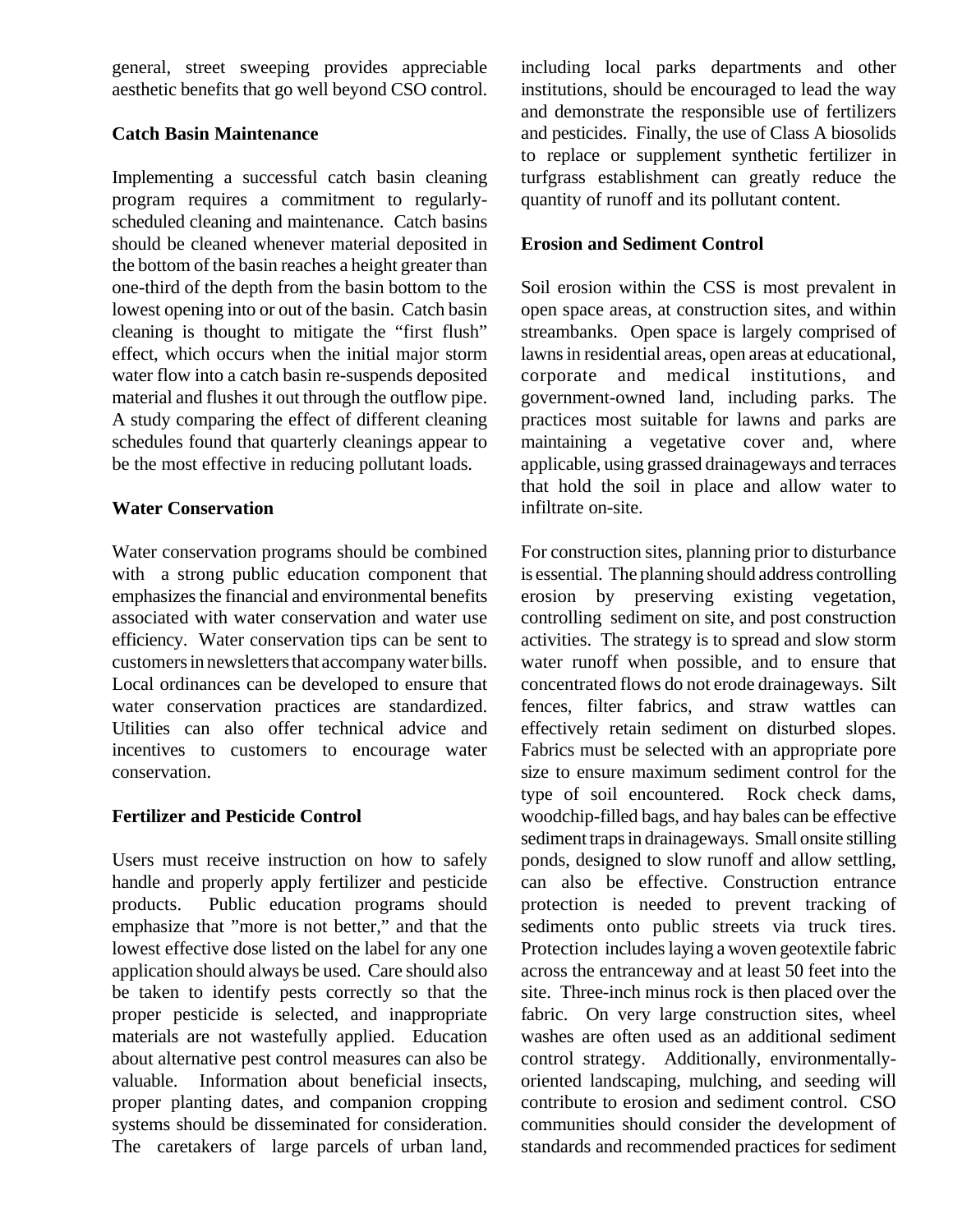and erosion control to guide new development and redevelopment projects.

# **IMPLEMENTATION**

# **Solid Waste Management**

Jefferson County, KY, has opened a permanent center for the disposal of household chemicals, such as paint thinners and solvents, cleaning solutions, lawn chemicals, and waste oils. The center is called AHaz Bin and operates two days per week on a year round basis. AHaz Bin has an annual operating budget of \$250,000. During 1996, AHaz Bin collected approximately 68,040 kilograms (150,000 pounds) of household chemicals from 2,080 households. More than 85 percent of the waste was either recycled or used in fuel blending.

# **Waste Reduction and Recycling**

Louisville, KY, provides garbage collection once a week and conducts a simultaneous recycling program that collects newsprint, glass, plastics, and tin and aluminum cans. The program collects approximately 15.2 million kilograms (15,000 tons) of material each year, of which 75-80 percent is fiber. The City has found a private contractor who will purchase fibers for 2 cents per kilogram (\$25/per ton). This money is used to offset costs associated with all aspects of solid waste management.

The Industrial Materials Exchange (IMEX) is an element of the King County, WA, hazardous waste management program, and has been active since 1989. IMEX's goals are to conserve energy and resources, and to protect the environment by helping businesses and organizations find alternatives to the disposal of valuable materials or wastes. IMEX has an annual operating budget of \$250,000, which is used to help businesses find markets for industrial by-products, surplus materials, and wastes. Potential wastes are reused to the mutual benefit of the supplier of the surplus material, the user, and the environment.

# **Commercial and Industrial Pollution Prevention**

As part of its outreach effort, The Rouge River National Wet Weather Demonstration Project in Michigan initiated the Rouge Friendly Business Program. The Program works with small business owners to help them complete a facility management self-assessment form. The program then suggests the implementation of source controls, such as: storage and disposal of non-hazardous materials, grease handling, and managing outdoor work areas. The Program recognizes and promotes businesses which make the suggested changes and demonstrate river-friendly pollution prevention practices. As of June 1997, 17 businesses have been officially recognized.

# **Street Cleaning**

New York City's street sweeping program cleans just over 50 percent of the city's 18,800 curb kilometers (11,700 curb miles). Streets are cleaned on a regular schedule that ranges between one and three sweepings per week . Alternate-side-of-the-street parking regulations support the sweeping program. There are also ordinances in place which prohibit littering and require property owners to clean sidewalks and gutters daily. Enforcement agents patrol commercial areas and fine owners who fail to maintain sidewalks and gutters.

South Portland, ME, utilizes contracted sweeping services to sweep the entire 160 kilometers (100 miles) of city roadways each spring. This process yields more than 1,500 cubic meters (2,000 cubic yards) of material annually. City streets are then continually maintained by city personnel and equipment throughout the summer and fall months. On average, an additional 750 cubic meters (1,000 cubic yards) of debris is picked up during this period.

# **Catch Basin Maintenance**

An in-depth study of floatable discharges to New York Harbor was recently completed. The final report recommended that the City adopt a two year cycle for cleaning catch basins, which number well over 100,000 city-wide. In trying to meet this goal,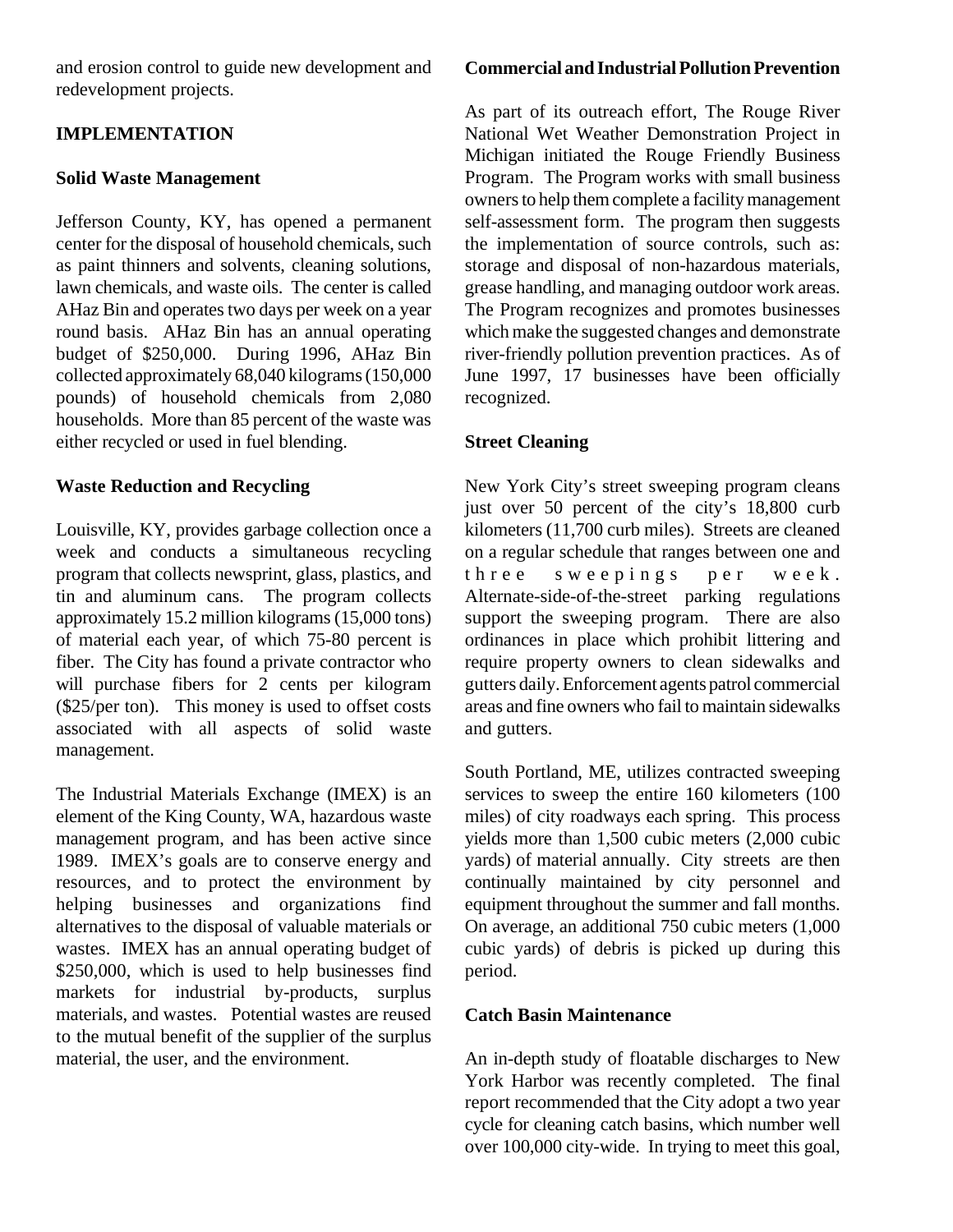the City cleaned 63,500 catch basins in 1996. Approximately 32,000 were scheduled cleanings, and the remaining were the result of complaints phoned into the City's Department of Environmental Protection.

# **Water Conservation**

As part of its Water Smart Technology Program, Seattle Water in Washington offered technical assistance and financial incentives to commercial customers to encourage installation of water conservation technologies. The financial incentives included refunds of as much as 50 percent of the installed cost for an approved conservation project. Through June 1997, the incentive program spent \$1.2 million, and has seen a savings of approximately 0.9 MGD. Seattle Water also created a toilet rebate program. The program offers rebates of \$100-\$150 for each fixture replaced. Through June 1997, the toilet program has spent \$1.4 million, and installed more than 8,000 fixtures with an estimated water savings of 0.8 MGD. In total, the programs have conserved approximately 1.7 MGD for the \$2.6 million spent.

# **Fertilizer and Pesticide Control**

The local hazardous waste program in King County, WA, sponsors an annual Green Gardening Program. The program focuses on integrated pest management (IPM). Major program components include working with schools, hosting tours of gardens grown with little or no pesticides, and holding workshops for nursery store staff, master gardeners, and professional grounds managers. Nearly 2,000 people participated in the various activities in 1996, and 41 percent of participants said they were very likely to adopt green gardening methods. Additionally, the Washington State University Cooperative Extension promotes the Green Gardening Program in its weekly newspaper column for ten weeks each spring.

# **Sediment and Erosion Control**

The Louisville and Jefferson County Metropolitan Sewer District (MSD) in Kentucky developed erosion control standards for the county. The standards require erosion controls (silt fence placement) to be in place before the soil is disturbed, and will stipulate that any site left 14 days without activity be stabilized. Additionally, no more than 500 linear meters (1,500 linear feet) of earth can be disturbed at one time.

In addition, the local governments of Louisville and Jefferson County are working together to reduce the generation of household and industrial wastes. The MSD modified wastewater rates to encourage industrial water conservation and pretreatment. Additionally, an erosion control plan is now a required component for construction activities. MSD developed a set of minimum requirements which can be easily inserted into most construction plans. Recently, MSD offered instruction in sediment and erosion control to private design engineering firms and contractors who frequently work on municipal projects and to government employees involved in planning, design, construction, and inspection. Complementing that work, the Department of Solid Waste Management and Services (SWMS) has reduced the amount of household waste entering local landfills by providing separate weekly collections for recyclable and compostable waste. To further encourage waste reduction, SWMS has reduced residential garbage collection from twice to once per week. Also, the Jefferson County Department of Environmental Protection and Management has opened a permanent center for the disposal of household hazardous waste. The combined efforts have yielded the collection of 170 million kilograms (168,000 tons) of recyclable materials in 1996, the recycling or reuse of more than 85 percent of the household hazardous waste brought to the center, and decreased water demands from a growing population.

# **COSTS**

Cost comparisons for the wide range of strategies used for pollution prevention are difficult to make without consideration of site-specific factors. The following section summarizes the range of costs representative of each pollution prevention technique: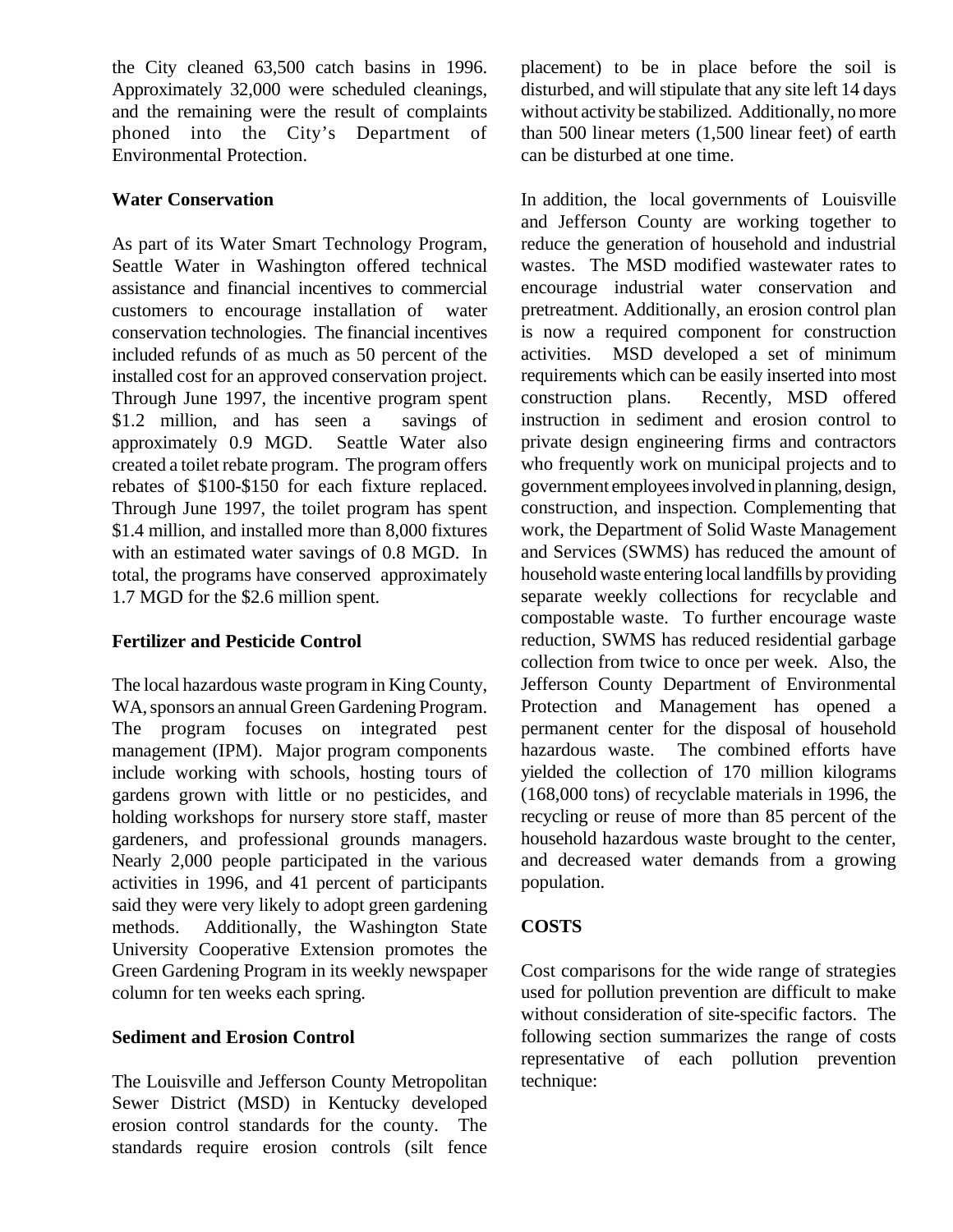#### **Solid Waste Management**

Costs vary greatly depending on the type of program implemented and the size of the community.

# **Waste Reduction and Recycling**

The costs associated with municipal recycling programs are typically between one and two dollars per household per month. This estimate includes expenses of 7.4 to 7.8 cents per kilogram (\$75-80 per ton) to collect the recyclables. However, recyclables often generate \$0.02-0.025 per kilogram (\$20-25 per ton) in revenue.

# **Street Cleaning**

Cost will depend on the frequency of cleaning, the number of cars on the street, the degree of enforcement of parking regulations, the volume of litter, and the types of labor and machinery employed. Cost will also depend on the landfill tipping fees associated with the removed debris. The reported costs of sweeping vary widely, but average \$62 per curb kilometer (\$100 per curb mile).

# **Catch Basin Maintenance**

The cost to clean catch basins can range from \$65 to \$110 per basin, depending on the type of equipment used. This figure includes machine rental, fuel, and labor costs. The purchase cost for vacuum trucks ranges from \$150,000 to \$200,000 for trucks having a capacity of 7.6 to 12.2 cubic meters (10 to 16 cubic yards) of material. Recent technological advances have produced high performance vacuum sweeping trucks that can also clean out catch basins. Maintenance costs are estimated by a manufacturer to range from \$12,500 to \$15,000 per truck per year. The cost estimate does not include fuel, but reflects costs for routine maintenance materials and mechanic-time.

# **Water Conservation**

Costs are closely tied to program specifics. Incentive programs average a one-time cost of \$0.25-0.50 cents per liter (\$1 to \$2 per gallon) of water saved per day.

#### **Sediment and Erosion Control**

#### *Blankets/Fencing*

Netted erosion control blankets average \$0.75 per square meter (\$0.65 per square yard) for straw and \$1.35 per square meter (\$1.15 per square yard) for coconut-based material (50 square meter/60 square yard blankets). Tight-knit coconut fiber rolls, for long steep slopes, average \$2.40-4.20 per square meter (\$2.00-3.50 per square yard). Synthetic blankets average \$4.80 per square meter (\$4.00 per square yard). Silt fences (with pocketed post slots) are sold by the 30.5 meter (100 foot roll), with prices starting at \$0.11 to \$0.15 per linear meter (\$0.35 to \$0.50 per linear foot), uninstalled.

# *Vegetative Controls*

Vegetative controls include broadcast seeding and hydroseeding. Typical costs for simple broadcast seeding with an economical erosion control seed mix are \$245-\$620 per hectare (\$100-\$250 per acre). Commercial hydroseeding averages \$1980- \$2470 per hectare (800-\$1000) per acre. The cost of supplying any needed water to the site can result in significant additional costs. Devices aimed at keeping seed in place during germination include straw mulch (\$2.00-\$4.00 per bale) and straw wattles (\$4.25 per linear meter, or \$1.30 per linear foot).

# *Inlet Protection*

Catch basin inlet protection can include inlet bags, grate wraps, woodchip-filled mesh bags, and rock/block/screens. Inlet bags and grate wraps average \$60-\$75 per unit. Woodchip filter bags, where available, average \$2.75 per 25 centimeter by 75 centimeter (10 inch by 30 inch) bag. Rock/block/screen average \$12-\$15 per inlet, although most of this material can later be used for construction purposes.